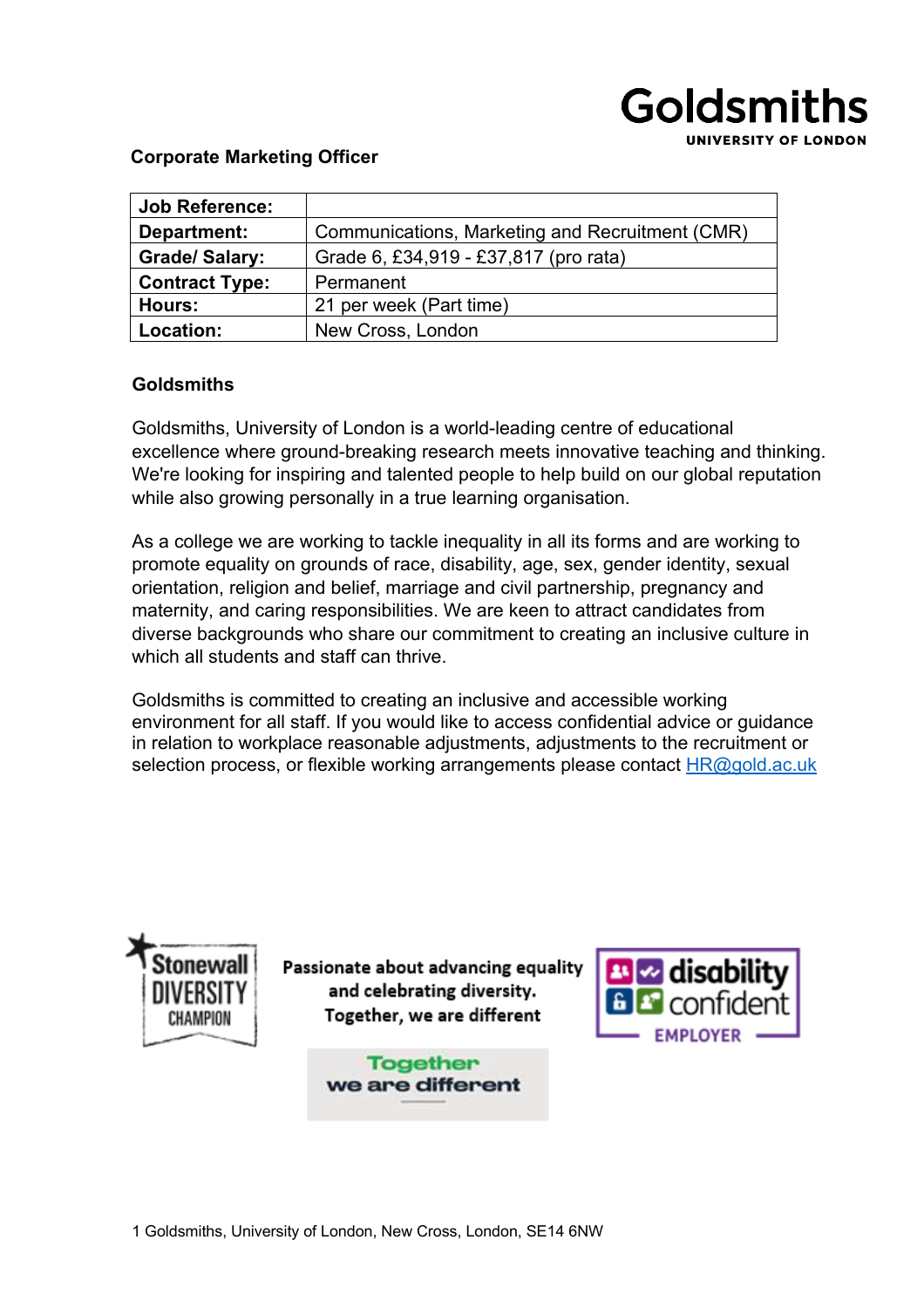## **Communications, Marketing and Recruitment Directorate**

The Communications, Marketing and Recruitment (CMR) team plays a central role in telling the Goldsmiths story to our key audiences. Our CMR Strategy is aligned to four institutional objectives (a distinctive academic portfolio and approach to teaching and learning; research engaged in real world problems; promoting Goldsmiths as a cultural hub; and preparing students for the future job market).

The team covers internal communications, media relations, strategic communications, brand and design, digital (website, video and social media), marketing, business partnering, and UK and International recruitment. Colleagues are encouraged to be ambitious, committed to the learning and development of themselves and others, keen to work across conventional boundaries, and driven by the desire to play their part in the delivery of an excellent student, colleague and external audience experience.

#### **Job description**

Reporting to: Campaign and Production Manager

#### **Summary**

This role sits within the Marketing and Events team within the CMR Directorate. The role serves an important function of supporting Goldsmiths' corporate marketing initiatives and objectives while also being flexible to support communications, marketing and events activities for the wider Directorate.

The Corporate Marketing Officer will primarily work to support the marketing activities of Goldsmiths' commercial areas as part of a world-leading institution, with a key responsibility for supporting the marketing efforts of professional services teams such as Research and Enterprise, Estates, Conferences and Accommodation.

You'll be responsible for working with the relevant teams to develop integrated marketing plans and produce marketing content (print, digital, copy and creative) to promote these areas and achieve their strategic objectives.

When required you will also need to work on delivering key strategic marketing activities for other Goldsmiths activities.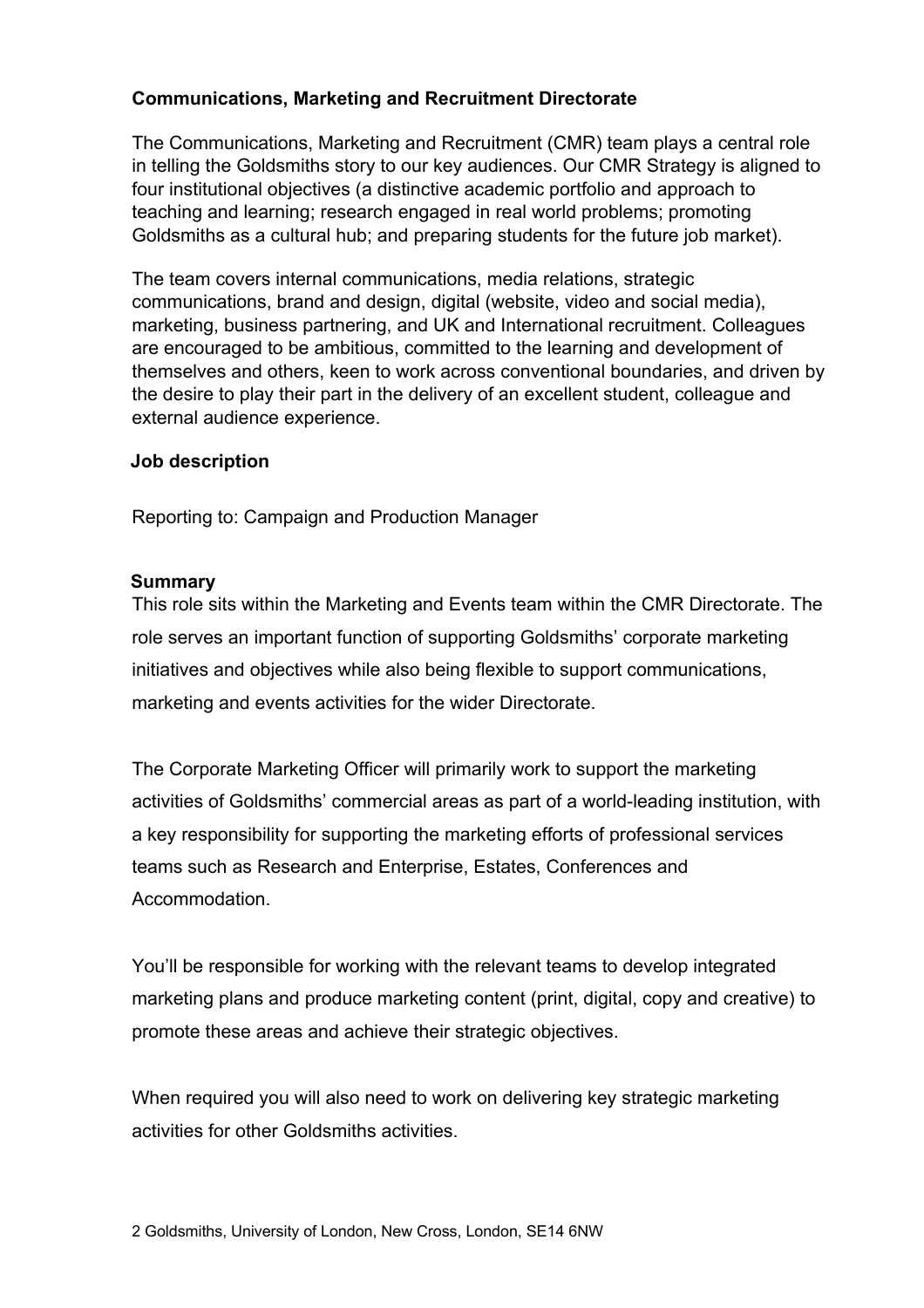You should be familiar with the use of a range of marketing platforms and have firsthand experience of delivering a wide variety of marketing using an omni-channel approach both paid and organic. You will need to have a good understanding and experience of web content, email CRM campaigns, social media channels, and be comfortable liaising with both internal stakeholders and external suppliers.

## **Main duties**

- To work with the Manager to implement actions identified as key priorities and deliverables, and associated operational plans for marketing Goldsmiths' corporate teams
- To implement and operationalise corporate marketing and communications plans, including the creation of content and the development of promotional material for Goldsmiths' corporate teams. At times, this may include full production coordination
- To support Goldsmiths' corporate teams with undertaking or identifying market research and insights, including primary data analysis where relevant, to support corporate marketing research objectives – this could be to identify potential target audience segments or to review and report on best practice marketing
- Where relevant, to commission the production of corporate marketing materials from the College's in-house creative teams
- To produce marketing materials
- To produce content for corporate marketing CRM campaigns
- To develop and launch paid-for and organic social media campaigns where relevant, or to support the wider Marketing and Events team in developing, monitoring and reporting on these
- To evaluate marketing activities and efforts to understand their effectiveness and generate recommendations for future activities
- To identify gaps in corporate marketing activities and suggest solutions to these to enhance Goldsmiths broader marketing objectives
- To deliver marketing plans to support projects with an eye for detail, ensuring engaging marketing assets and marketing campaigns are delivered on time and on budget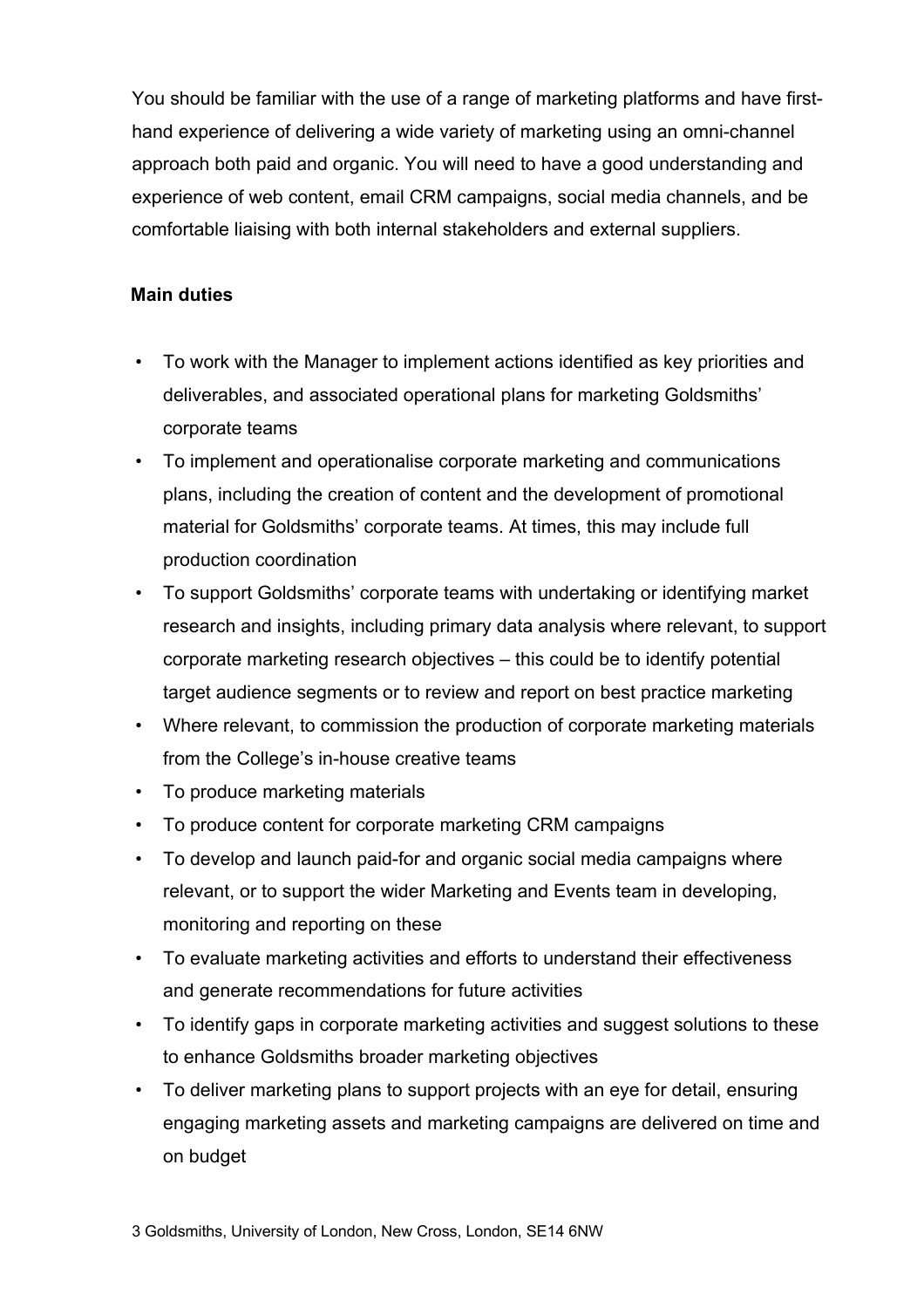- Be committed to working collaboratively with key colleagues and understand their priorities and needs, as well as providing consultancy and advice when needed
- To contribute towards the work of the whole Student Marketing and Events team, including working on other marketing campaigns

### **General duties**

- Play an active role within the CMR Directorate, acting as role-model and champion for business partnering and planned, integrated communications
- To participate in and support events such as Open Days, Applicant Events and Campus Tours. This will require working occasional weekend and evening events
- On occasion, to represent Goldsmiths at events. This will require working occasional weekend and evening events
- Undertake any other duties as may reasonably be required
- Ensure that you are aware of and aligned with Goldsmiths' Regulations, Strategy, and Objectives to work together to proactively advance Equality and **Diversity**
- At all times to help maintain a safe working environment by participating in training as necessary and following the Goldsmiths' Health and Safety Codes of Practice and Policy

## **Person Specification**

The Essential criteria sections show the minimum essential requirements for the post, therefore if you cannot demonstrate in your application you meet the essential criteria categorised below, you will not be short-listed for interview. The Desirable criteria sections show attributes that would enable the applicant to perform the role more effectively with little or no training.

The Category column indicates the method of assessment:

## **A = Application form C = Certificate**

4 Goldsmiths, University of London, New Cross, London, SE14 6NW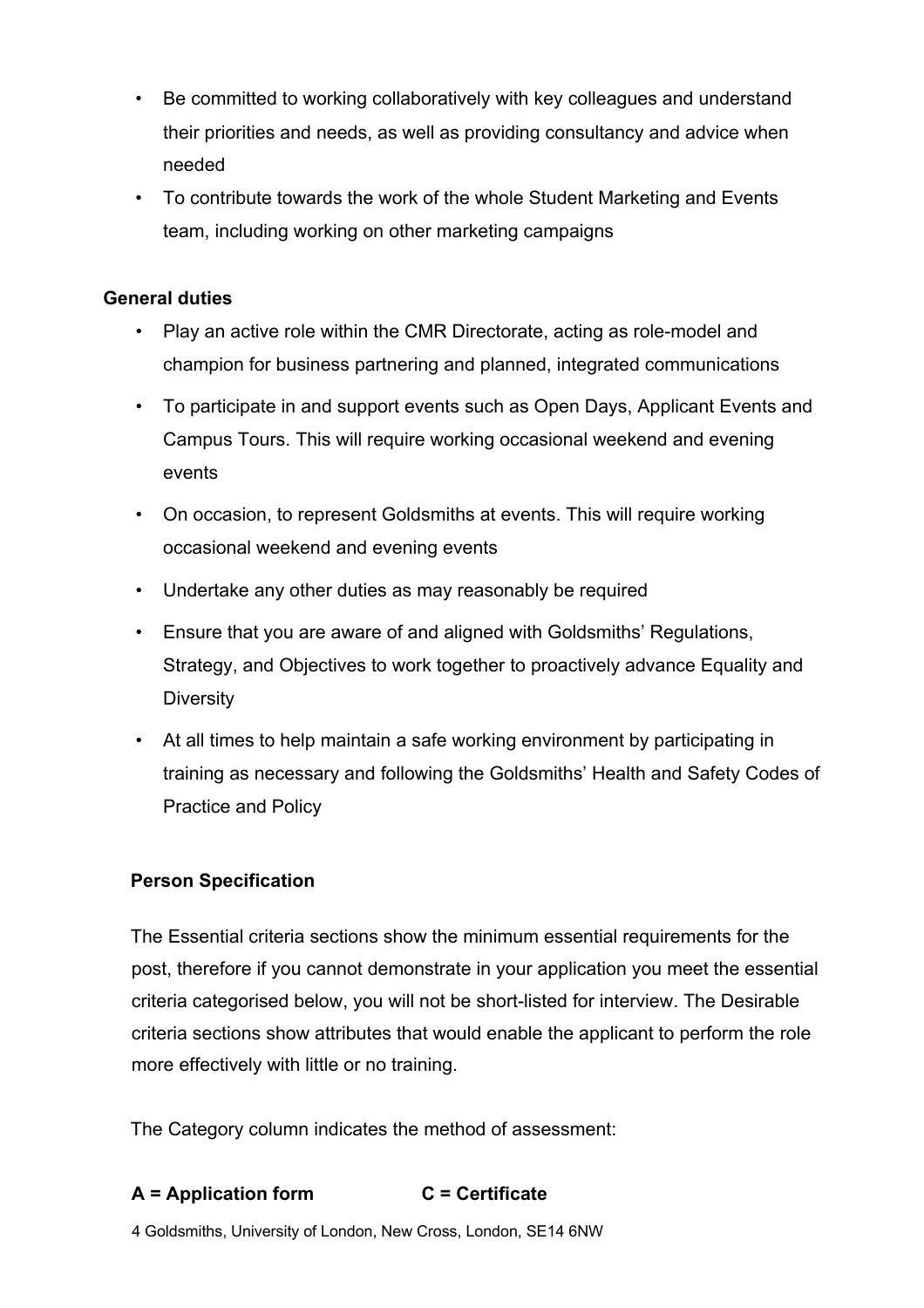# **I = Interview R = Reference**

## **T = Test / P = Presentation**

| Criteria                                                                                                                                                         | Category |
|------------------------------------------------------------------------------------------------------------------------------------------------------------------|----------|
| <b>Essential Criteria 1 - Qualifications</b>                                                                                                                     |          |
| Degree or equivalent relevant experience                                                                                                                         | A        |
| <b>Desirable Criteria 1 - Qualifications</b>                                                                                                                     |          |
| A recognised marketing qualification (CIM or other)                                                                                                              | A        |
| <b>Essential Criteria 2 - Experience</b>                                                                                                                         |          |
| Experience of creating a multi-channel marketing campaign plan                                                                                                   | A, I     |
| Experience of creating content for promotional and marketing<br>purposes (including print and digital, and across art working,<br>copywriting, print production) | A, I, P  |
| Experience of delivering a marketing CRM campaign                                                                                                                | A, I, P  |
| Experience of delivering a multi-channel marketing campaign                                                                                                      | A, I, P  |
| Experience of managing multiple projects with conflicting deadlines                                                                                              | A, I     |
| Experience of commissioning creative assets from internal design A, I<br>resource                                                                                |          |
| Experience of supporting a team or teams with creative and<br>strategic marketing advice and consultancy                                                         | A, I     |
| <b>Desirable Criteria 2 - Experience</b>                                                                                                                         |          |
| Demonstrable experience of working in a marketing role within<br><b>Higher Education (HE)</b>                                                                    | A        |
| Demonstrable experience of working in a marketing role within a<br>corporate marketing context                                                                   | A        |
| Consultancy and customer support experience                                                                                                                      | A        |
| <b>Essential Criteria 3 - Knowledge</b>                                                                                                                          |          |
| Content production development (including digital and print)                                                                                                     | A, I     |
| Familiarity with corporate marketing challenges and target<br>audiences                                                                                          | A, I, P  |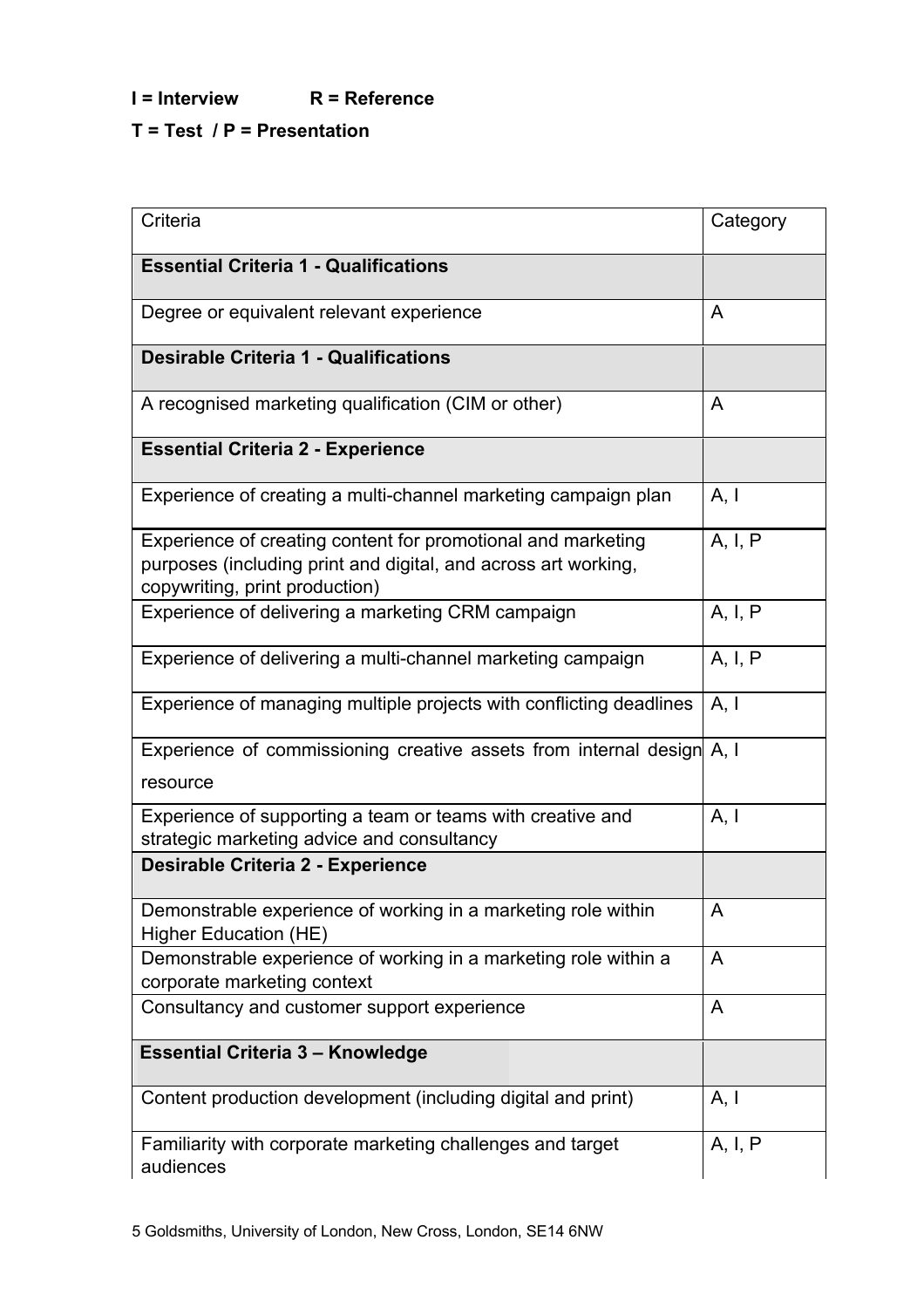| Digital and web planning, content production and approvals<br>processes                                                | A, I    |
|------------------------------------------------------------------------------------------------------------------------|---------|
| Programming social media advertising across the major social<br>media platforms                                        | A, I    |
| Understanding needs and identifying evidence-based solutions                                                           | A, I, P |
| Using simple metrics to evaluate communications success                                                                | A, I, P |
| Desirable Criteria 3 - Knowledge                                                                                       |         |
| Print production processes, including how to communicate with<br>external suppliers when ordering promotional material | A       |
| Social media messaging and management                                                                                  | A       |
| <b>Essential Criteria 4 - Skills</b>                                                                                   |         |
| Experience of marketing strategy techniques                                                                            | A, I, P |
| Experience of developing a marketing plan for a corporate                                                              | A, I, P |
| marketing objective                                                                                                    |         |
| Experience of creating marketing assets (print and digital)                                                            | A, I    |
| Experience of managing social media channels                                                                           | A, I    |
| An excellent communicator with experience of supporting internal                                                       | A, I    |
| stakeholders and liaising with external suppliers<br>Desirable Criteria 4 - Skills                                     |         |
|                                                                                                                        |         |
| Ability to use Photoshop and InDesign                                                                                  | A       |
| Familiarity with social media and Google advertising platforms                                                         | A       |
| Experience of running social media channels                                                                            | A       |
| Familiarity with a CRM platform such as Microsoft Dynamics                                                             | A       |
| Familiarity with reporting campaign and marketing activity using<br>quantitative data                                  | A       |
| Art working skills (including print and digital)                                                                       | A       |
| Familiarity with delivering marketing events                                                                           | A       |
| <b>Essential Criteria 5 - Other</b>                                                                                    |         |
| Experience of proactively advancing equality for diverse student and A                                                 |         |
| / or staff communities (for example, people of colour, disabled                                                        |         |